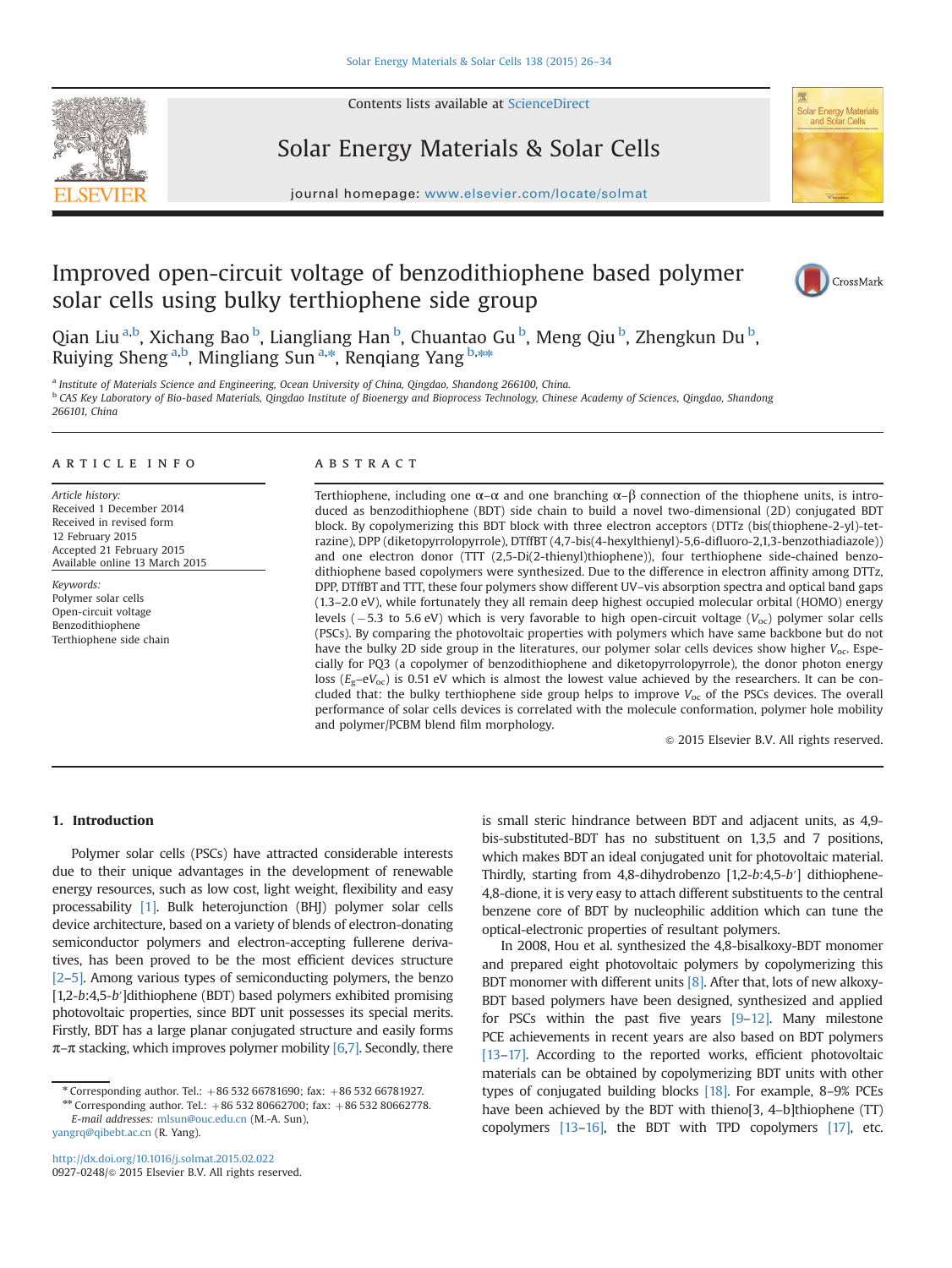Therefore, how to further improve photovoltaic properties of the BDT-based polymers is a very important topic for molecular engineering.

Li's group developed the concept of two-dimensional conjugated polythiophenes (2D-PTs) [19]. Recently, Li et al. summarized the progress of the 2D-PTs in a review paper [20]. They found that, it is a very effective method to enhance the open-circuit voltage  $(V_{oc})$  by using the 2D-structure. On this basis, Yang and Hou et al. introduced 2,4-dioctylthienyl substituent onto BDT unit and constructed the first 2D-conjugated BDT polymer [21], named as PBDTTBT-T. Although the steric hindrance caused by the alkyls at 4-position of the thiophene unit is too strong to get effective conjugated effect of the side groups, PBDTTBT-T showed a high  $V_{\text{oc}}$  of 0.92 V, thus resulting in one of the outstanding photovoltaic data. Then, many pairs of BDT polymers, which are substituted by alkoxyl or conjugated side groups, were designed and synthesized [22–28]. By comparing the photovoltaic properties of each pair of polymers, the conclusion is drawn that once the substituents on BDT are changed from alkoxyl chains to conjugated side groups, their HOMO levels are reduced and thus the  $V_{\text{oc}}$  of corresponding PSCs device is increased. So far, we can say that, for all the materials based on BDT, it is a certain thing to increase their  $V_{\text{oc}}$  by introducing the conjugated side chain substituent [29].

Terthiophene, including one  $\alpha$ – $\alpha$  and one branching  $\alpha$ – $\beta$  connection of the thiophene units, can be used to directly allow selective reactions at the inner free  $\alpha$ -position, and the other two outer  $α$ -positions can connect different functional groups by electrophilic reactions. Janssen et al. designed and synthesized two series of oligothiophene dendrimers based on terthiophene unit with silylated and nonsubstituted two outer  $\alpha$ -positions [30]. Solution-processed bulk heterojunction photovoltaic cells based on these two materials exhibited a high  $V_{\text{oc}}$  of 1.0 V which showed that terthiophene unit is an excellent group for organic electronics.

Previously, our research group has reported one new 2D BDT building block, bulky terthiophene-substituted BDT (3TC12BDT). Polymer based on this building block and 4,7-di(thiophen-2-yl) benzo[c]  $[1, 2, 5]$  thiadiazole showed a PCE of 3.57%  $[31]$ . In this work, we selected three other acceptors and one donor unit, DTTz [32], DPP [33], DTffBT [34] and TTT [35] to copolymerize with 3TC12BDT forming four novel polymers. The PSCs devices based on these four polymers with our new bulky side chain (terthiophene) show high  $V_{\text{oc}}$  compared with those polymers without 2D side chain or even those with typically 2D side chain (alkylthienyl).

### 2. Experimental section

#### 2.1. Materials

All reagents and chemicals were purchased from commercial sources (Acros, Aldrich, Alfa, J&K) and used as received without further purification unless otherwise noted. 3TC12BDTBr was synthesized according to our previously published procedures [31]. DTTz [32], DPP [33] and TTT [35] have been reported in the corresponding literatures. DTffBT was bought from Derthon Optoelectronic Materials Sciences & Technology Co., LTD. All reactions were conducted under purified argon atmosphere. Tetrahydrofuran (THF) and toluene were distilled from sodium/benzophenone. N,N-Dimethylformamide (DMF) was distilled from calcium hydride.

#### 2.2. Instrumentation

 $1$ <sup>1</sup>H and  $13$ C NMR spectra were recorded using the Bruker Avance-III 600MHz spectrometer at 25 °C in CDCl<sub>3</sub>. The number-average  $(M_n)$ and weight-average  $(M_w)$  molecular weights of polymers were determined by gel permeation chromatography (GPC) on a HLC-8320 instrument, using THF as eluting solvent and polystyrene as standard. The thermal gravimetric analysis (TGA) was made using a SDT Q600 instrument and operated under a nitrogen atmosphere. The Ultraviolet–visible (UV–vis) absorption spectra were measured by a Hitachi U-4100 spectrometer. Cyclic voltammetry (CV) was performed on a CHI660D electrochemical workstation with a glassy carbon working electrode, a platinum wire counter electrode and Ag/AgCl reference electrode in a solution of  $Bu_4NPF_6$  (0.1 M) in acetonitrile at a scan rate of 50 mV/s. The XRD samples of the polymer only and blend films with PCBM were prepared by casting the corresponding solutions in o-DCB (ortho-dichlorobenzene) in a concentration of 24 mg/ml. AFM studies were carried out on a VEECO-dimension 5000 scanning probe microscope.

#### 2.3. Preparation of solar cell devices

Solar cells devices were fabricated with the structure of ITO/ PEDOT:PSS/Polymer:PCBM/Ca/Al. Glass substrates coated with ITO (170 nm) were patterned using standard photolithography. The substrates were cleaned by ITO lotion (commercially available), distilled water, acetone and isopropyl alcohol in ultrasonication bath for 30 min. The substrates were subjected to oxygen plasma treatment for 3 min twice prior to use. After that, poly(3,4-ethyl-enedioxythiophene):poly(styrenesulfonate) (PEDOT:PSS) was spin coated on the substrates (4000 rpm, 20 s). The thickness of the PEDOT:PSS layer was  $\sim$ 30 nm, as determined by a Dektak 150 surface profilometer. The substrates were annealing at 160 °C for 30 min under a nitrogen atmosphere. Polymer:PCBM blends (1:1 to 1:4) were in o-DCB with a total blend concentration of 24 mg/ml which were spin coated on to the PEDOT:PSS treated substrates. Films of 20 nm Ca and 100 nm Al were thermally evaporated onto the substrates through a shadow mask to obtain the solar cell devices. J–V testing was carried out under a controlled nitrogen atmosphere using a Keithley 2420 source measurement unit under simulated 100 mW/cm<sup>2</sup> (AM 1.5G) irradiation from a Newport solar simulator. The active area of the devices was  $0.1$  cm<sup>2</sup>.

## 2.4. Space Charge Limited Current (SCLC)

ITO/PEDOT:PSS/Polymer:PCBM substrate was prepared as solar cells devices and then Au (100 nm thickness) was thermally evaporated on the substrates through a shadow mask to obtain the devices. J–V testing was carried out under a controlled nitrogen atmosphere using a Keithley 2420 source measurement unit. The active area of the devices was  $0.1 \text{ cm}^2$ . The active layer film thickness was measured using a Dektak 150 surface profilometer. The SCLC mobilities  $\mu$  were extracted using the standard trap-free SCLC transport equation:

$$
J = \frac{9}{8} \varepsilon_{\rm r} \varepsilon_{\rm o} \mu \frac{U^2}{d^3}
$$

where  $\varepsilon_r$  is the relative dielectric constant,  $\varepsilon_0$  is the vacuum permeability,  $U$  is the applied voltage, and  $d$  is the device thickness.

## 2.5. Synthesis of the monomer and polymers

The monomer 3TC12BDTBr was synthesized according to our reported procedures [31].

#### 2.5.1. Synthesis of 3TC12BDTSn

3TC12BDTBr (3.03 g, 2.0 mmol) and 80 mL of THF were added into a 200 mL flask under an inert atmosphere. The solution was cooled down to  $0^{\circ}$ C by an ice-water bath, and 5.0 mmol of n-butyllithium (3.13 mL, 1.6 M in n-hexane) was added dropwise. After being stirred